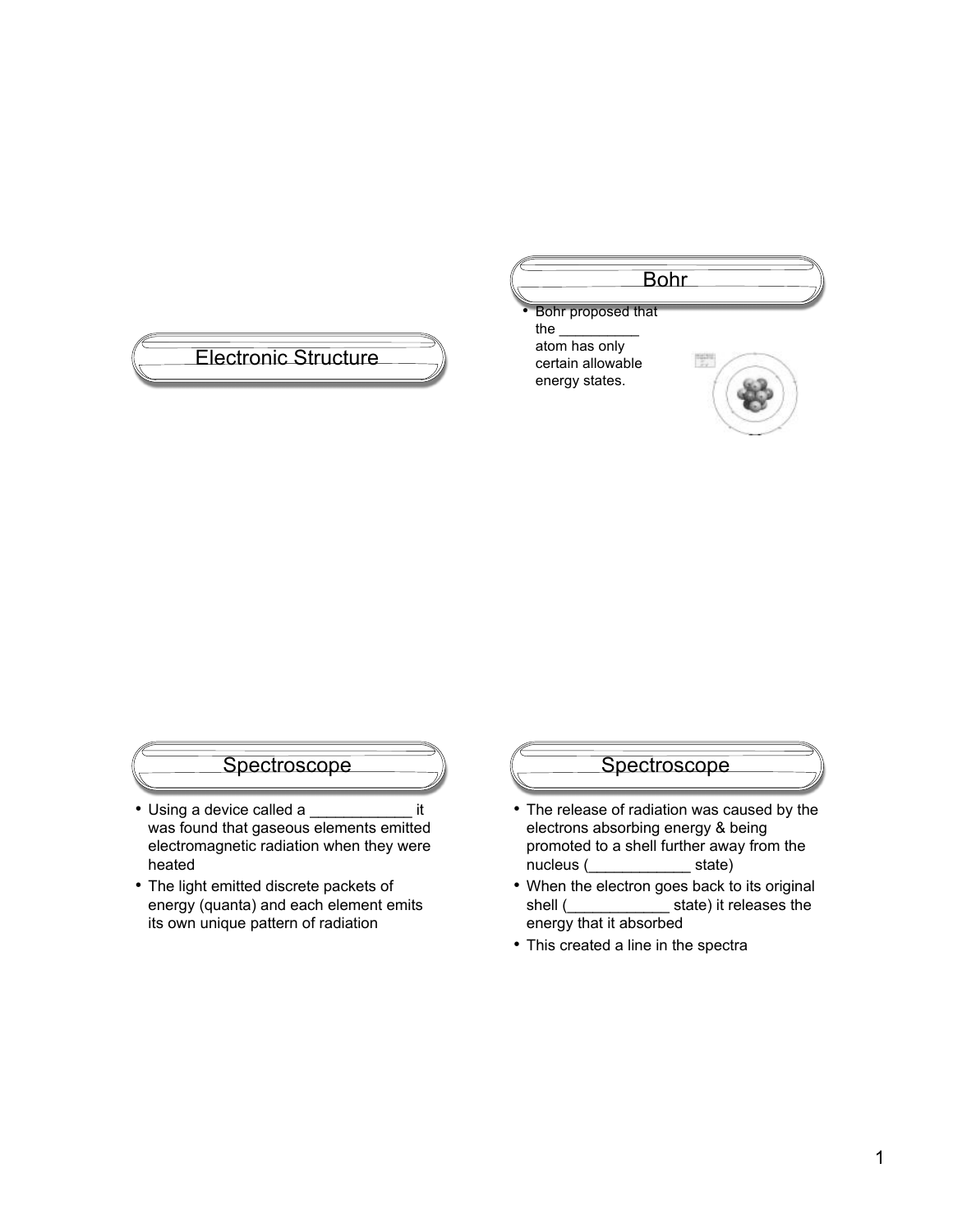

# The Rydberg equation is used to calculate

the energy changes when electrons are promoted to higher energy levels and fall back to their lower energy levels

- ΔE = RH( ) ⋥
- $R_H$  = the Rydberg constant (2.178 x 10<sup>-18</sup> J)
- $n_f$  = quantum number of the final state
- $n_i$  = quantum number of the initial state

# Example

• Calculate the energy required to excite the hydrogen atom from level n=1 to n=2.

#### De Broglie

- DeBroglie stated that electrons had wave like characteristics
- Came up with the equation: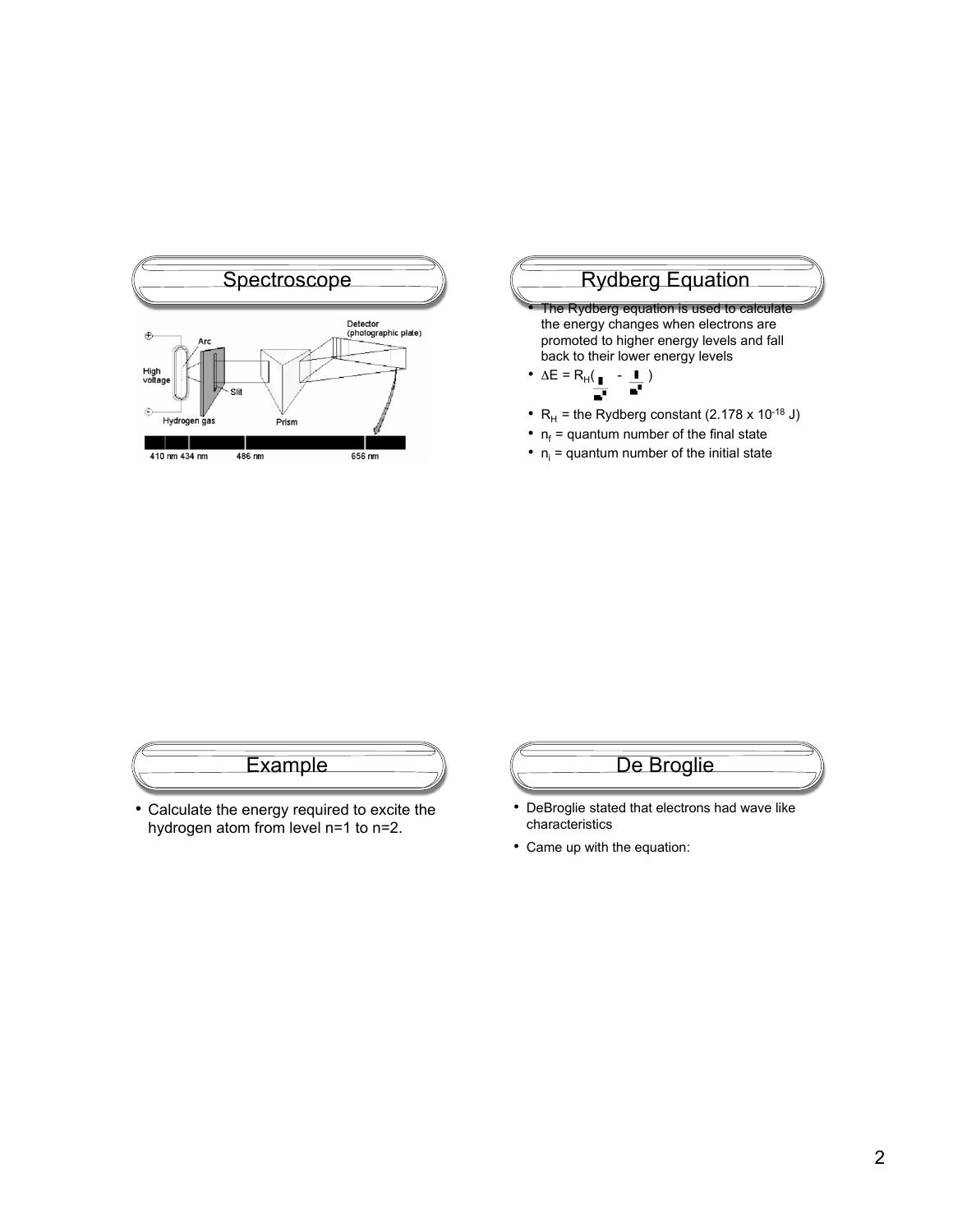#### **The Heisenberg Uncertainty Principle**

- Heisenberg concluded that it is impossible to make any measurement on an object without disturbing the object
- The **Heisenberg uncertainty principle** states that it is fundamentally impossible to know precisely both the \_\_\_\_\_\_\_\_\_\_\_\_ and  $\overline{\phantom{a}}$  of a particle at the same time.

#### **The Schrödinger wave equation**

- Combined the ideas of Bohr & DeBroglie
- The atomic model in which electrons are treated as \_\_\_\_\_\_\_\_\_\_\_\_ and \_\_\_\_\_\_\_\_\_\_\_\_ is called the **quantum mechanical model**.



 $(λ)$  - shortest distance between equivalent points on a continuous wave.



# **Wavelength**

- The wavelength is measured from<br>to the same state of the same of the same of the same of the same of the same of the same of the same of the same of the same of the same of the same of the same of the same of the same of  $\_$  or from
- Wavelength is usually expressed in meters.*I*

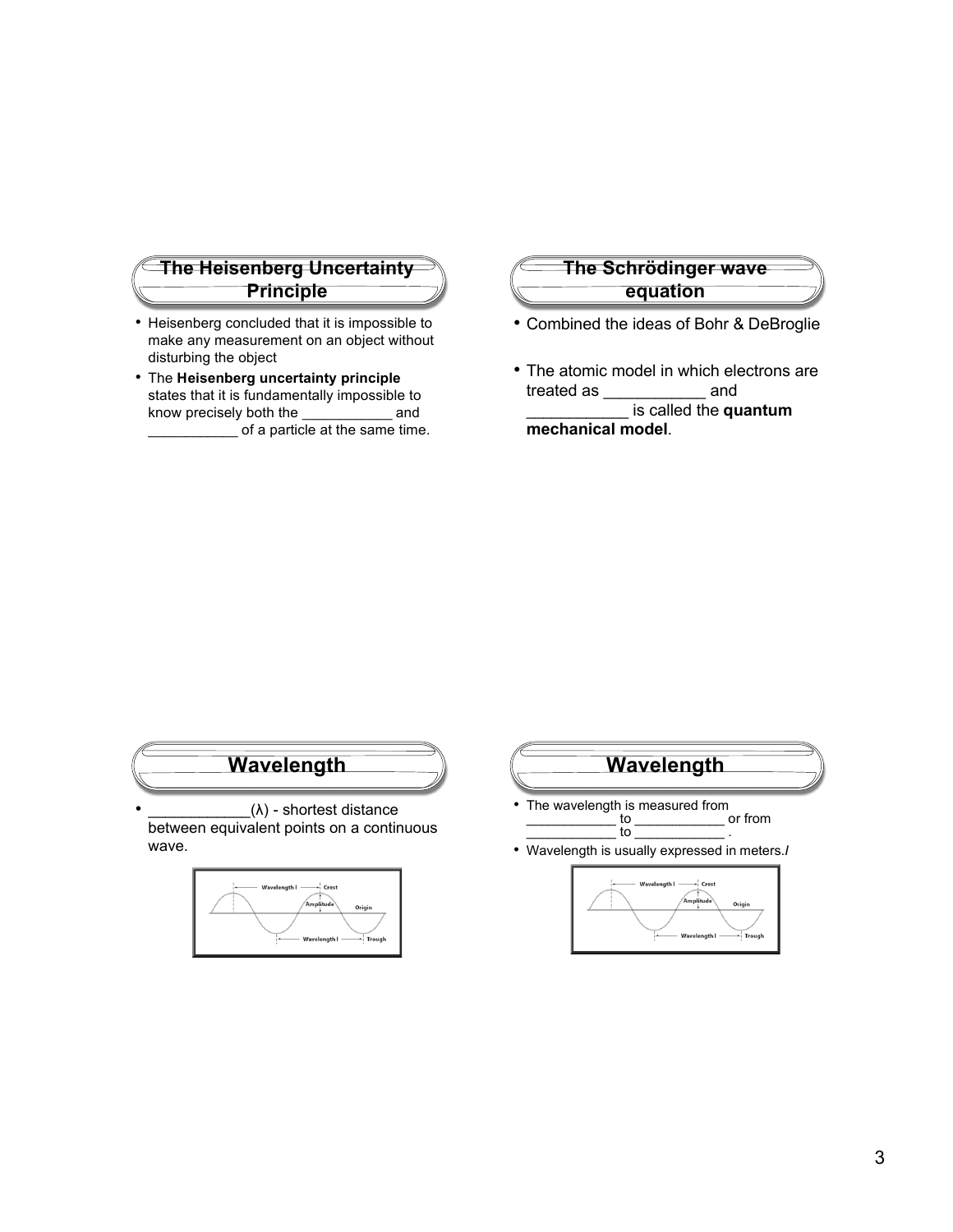

- a given point per second.
- One hertz (Hz), the SI unit of frequency, equals one wave per second (s -1).





### **Wave Nature of Light**

- All electromagnetic waves, including visible light, travel at a speed of m/s in a vacuum.
- The speed of light is the product of its wavelength (λ) and its frequency (*n*).





- Wavelength and frequency are proportional
- As one quantity increases, the other decreases.

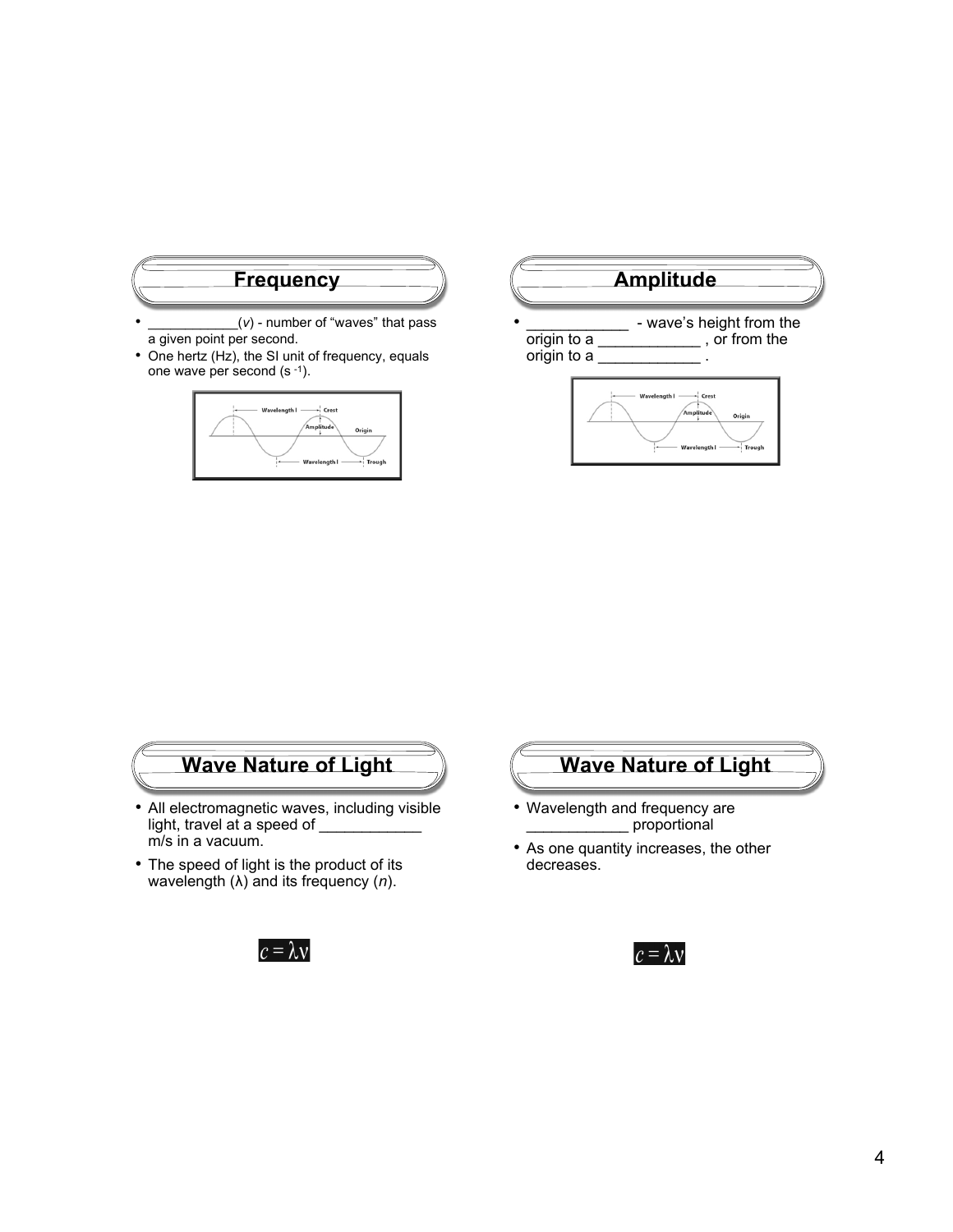

# **EM Wave**

• Microwaves are used to transmit information. What is the wavelength of a microwave having a frequency of 3.44 x 109 Hz?

### Try this one…

 A yellow light given off by a sodium vapor lamp has a wavelength of 589 nm. What is the frequency of the radiation?



- Matter can gain or lose energy only in small, specific amounts called quanta.
- is the minimum amount of energy that can be gained or lost by an atom.



*ν* = 5.09 x 10 14 s-1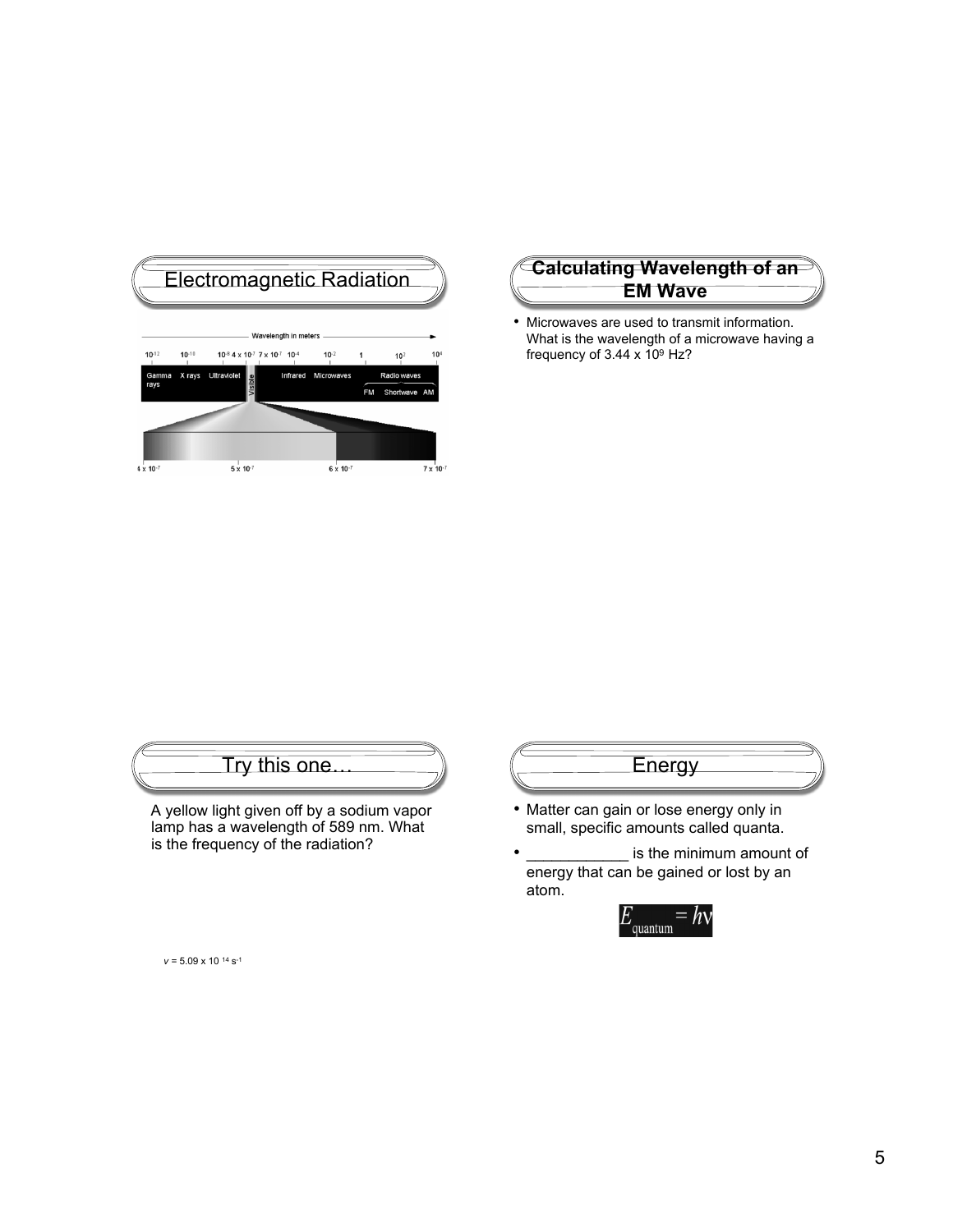

- **Planck's constant** has a value of  $\_J \cdot s$
- J is the symbol for the \_\_\_\_\_\_\_\_\_\_\_\_, the SI unit of energy.



A laser has a frequency of 4.69 x 10 14 s-1. How much energy is released?

## Try this one…

• Calculate how much energy that an object can absorb from a light whose wavelength is 589 nm.



• De Broglie had been thinking that electron orbits had characteristics similar to those of waves.



 $E = 3.37 \times 10^{-19}$  J